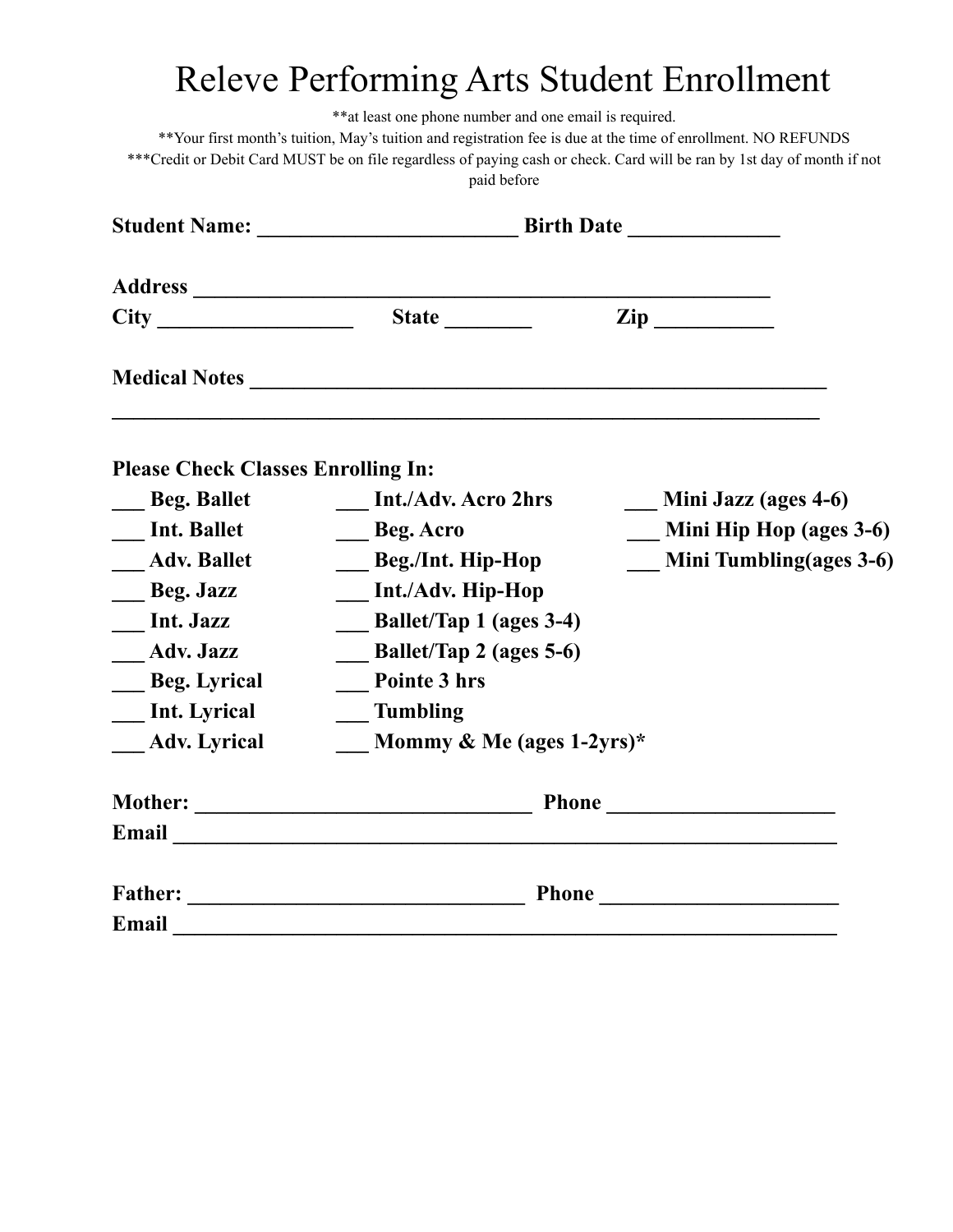## Payment Options

**Tuition:** first month's and May's tuition is due at the time of enrollment

**\_\_\_** Monthly \$\_\_\_\_\_\_

**\_\_\_** Year in full with 10% discount \$\_\_\_\_\_\_

\*\*Includes monthly tuition, September-May, registration fee, recital fee, costume fee **\_\_\_** Mommy and Me class \$65 (8 week session)

### **Recital Costume and Fee:**

**\_\_\_** I agree to pay \$\_\_\_\_\_\_ on October 15th. (30 days after enrollment Date \_\_\_\_\_\_) **\_\_\_** I agree to pay \$\_\_\_\_\_\_ in 3 monthly payments on the 1st of each month that will be charged with my tuition. (september, october, november)

**\_\_\_** Paid with year in full option

Boys discount does not apply to annual fees

There are NO REFUNDS for annual fees or tuition paid monthly or year in full Tuition remains the same, September-May, regardless of the amount of weeks in the month Tuition is paid on the 1st of every month, a late charge will be added to your account if it is not received by the 2nd Tuition is not pro-rated, if you miss a class or due to holidays. If RPA cancels a class unexpectedly, a makeup class will be announced

Add on classes must be taken in conjunction with another class or they are \$45.00 You may pay your recital fees in small increments to avoid a large bill in October. NO REFUNDS Boys are not included in family discounts

| <b>Credit Card Information:</b> |             |                   |                 |  |
|---------------------------------|-------------|-------------------|-----------------|--|
| (Circle One)                    | <b>Visa</b> | <b>Mastercard</b> | <b>Discover</b> |  |
| Number:                         |             |                   |                 |  |
|                                 |             |                   |                 |  |
|                                 |             |                   |                 |  |
| <b>Billing Zip Code_</b>        |             |                   |                 |  |
| <b>CSV Number</b>               |             |                   |                 |  |
| Office Use Only:                |             |                   |                 |  |
| Total Due:                      |             | Total Paid:       | Total Owed:     |  |